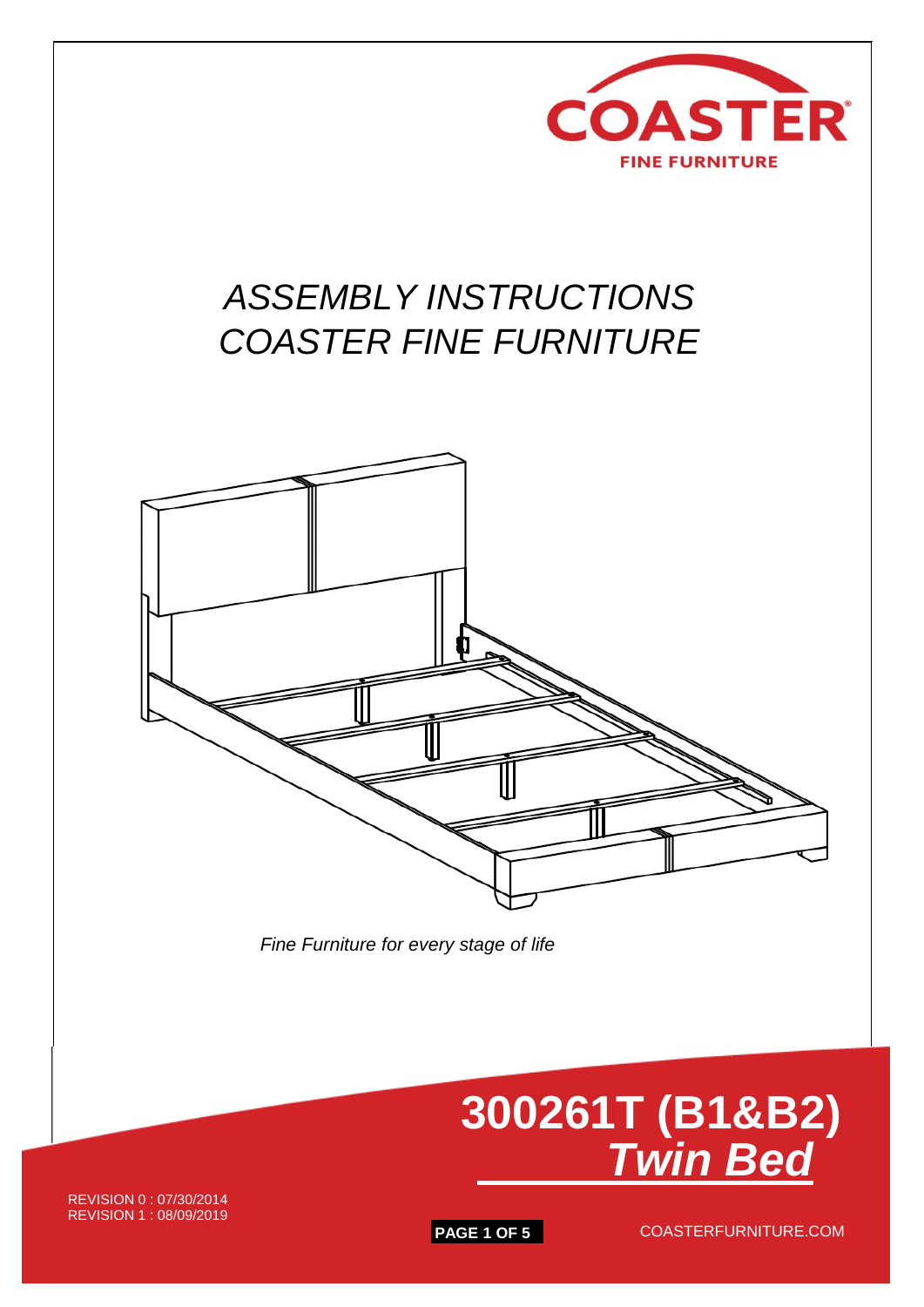# ITEM:**300261T (B1&B2)**

### **ASSEMBLY INSTRUCTIONS**



#### **ASSEMBLY TIPS:**

1. Remove hardware from box and sort by size.

**WARNING!**

- 2. Please check to see that all hardware and parts are present prior to start of assembly.
- 3. Please follow attached instructions in the same sequence as numbered to assure fast & easy assembly.



1. Don't attempt to repair or modify parts that are broken or defective. Please contact the store immediately.

2. This product is for home use only and not intended for commercial establishments.

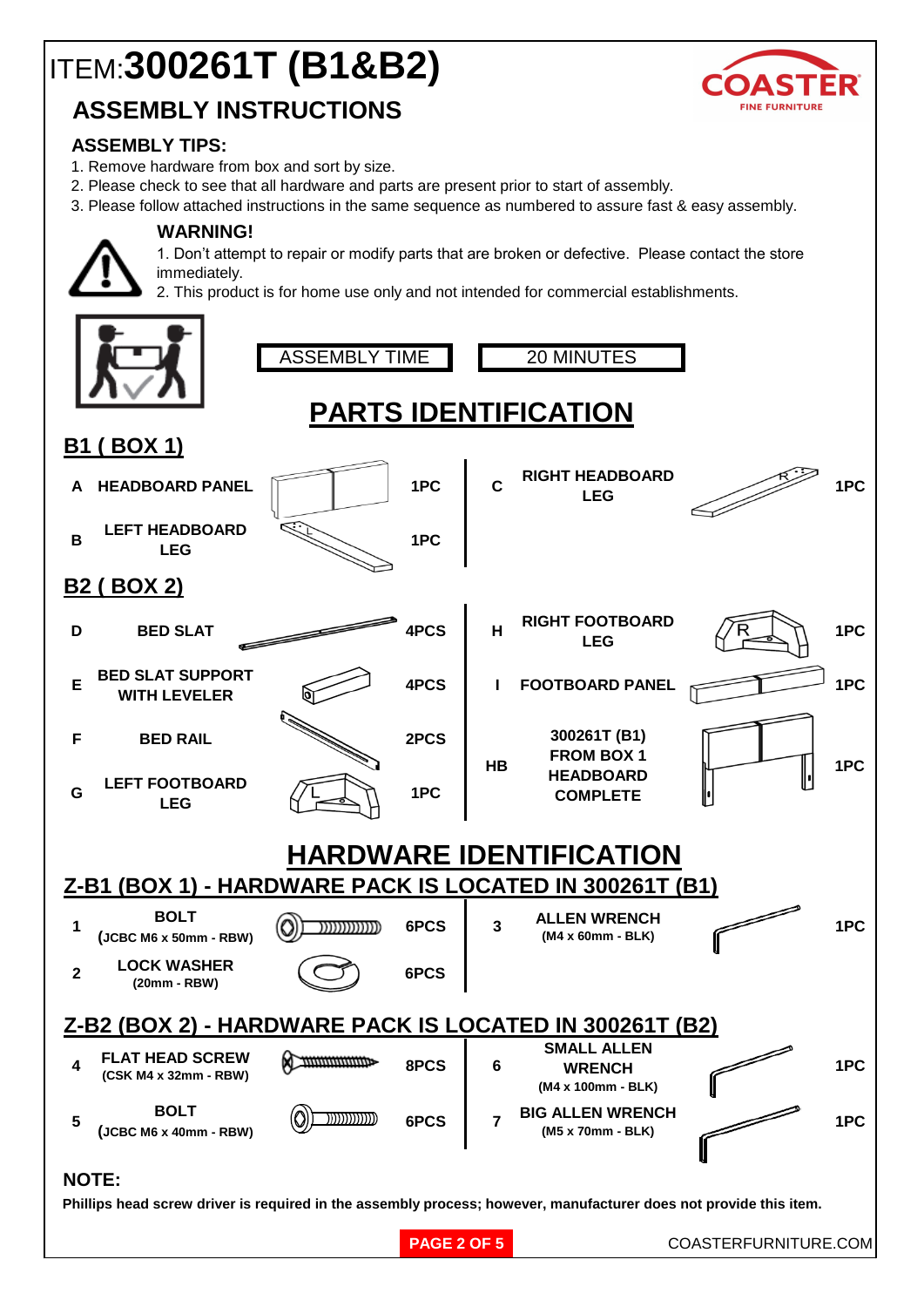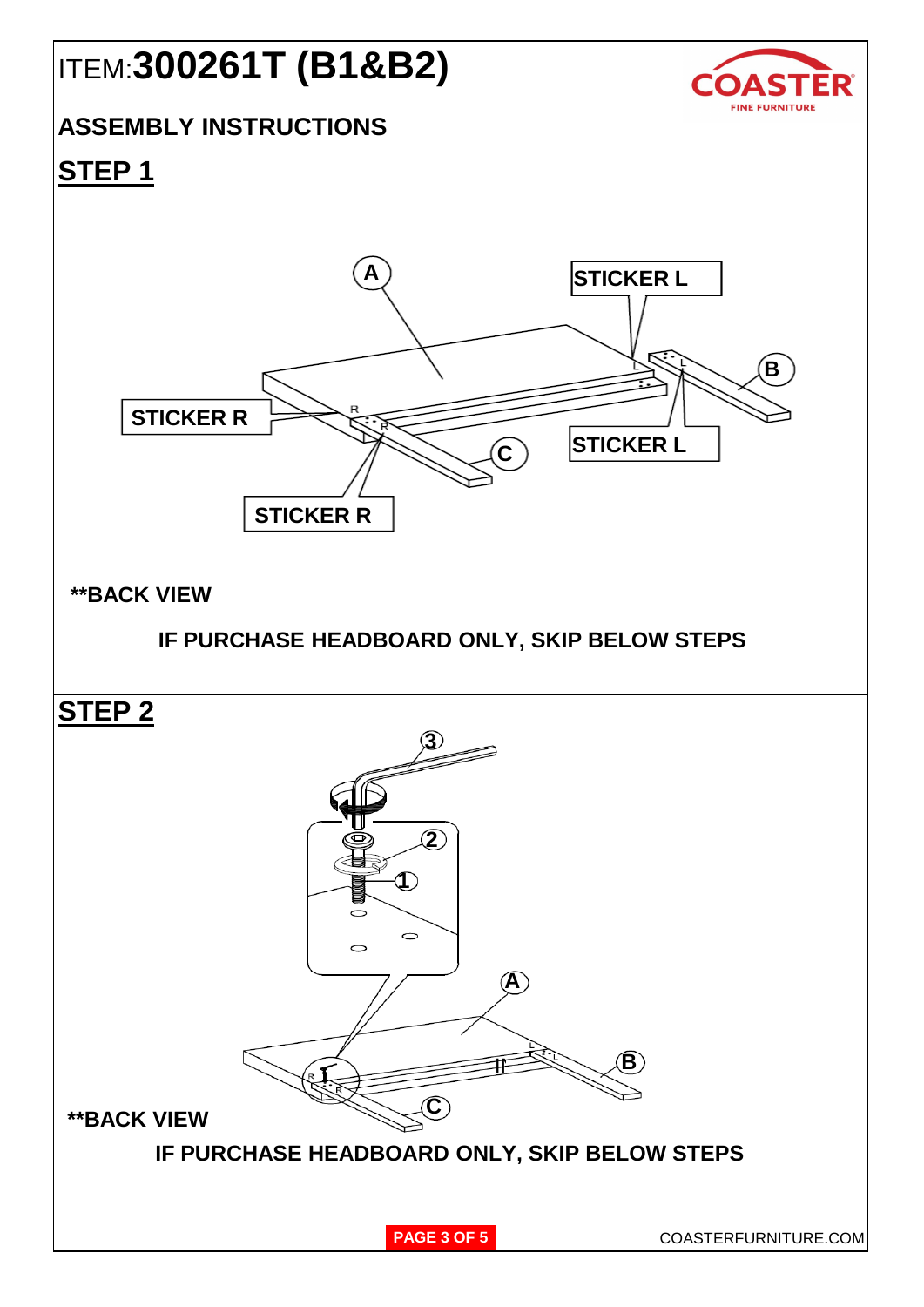